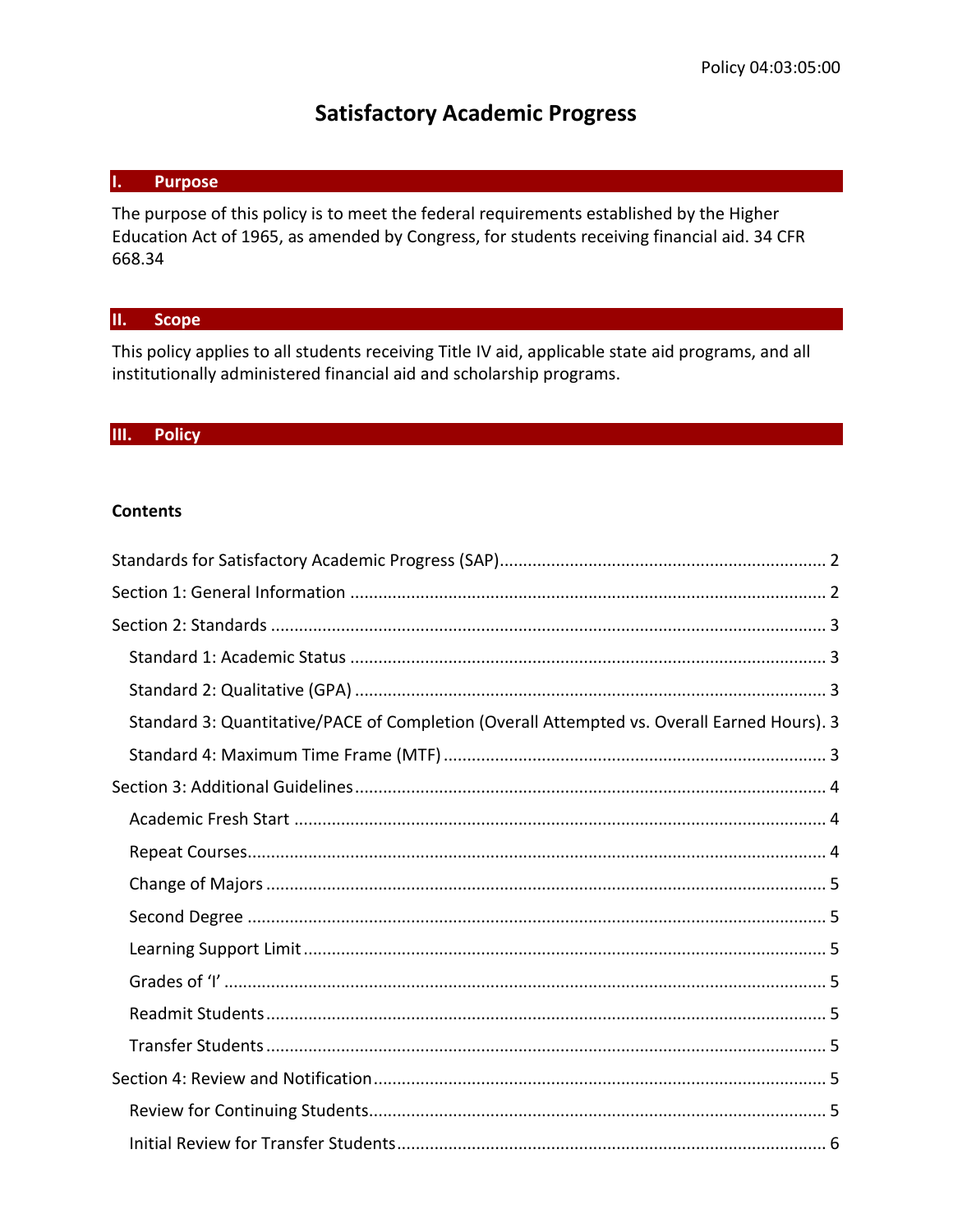# <span id="page-1-0"></span>**Standards for Satisfactory Academic Progress (SAP)**

Federal and state regulations require that students maintain adequate progress towards receiving a degree in order to continue eligibility for financial aid programs. The following standards are for financial aid purposes only and neither replace nor override the college's academic policies. A student is reviewed for eligibility no matter if the individual received aid during the period reviewed.

This policy shall apply to all State, Federal Title IV or HEA approved programs requiring satisfactory academic progress. The Financial Aid Director, who will develop, revise and enforce the procedures for aid retention, will administer this policy.

The following standards are applicable to all students applying for and/or receiving assistance administered by the Financial Aid Office:

# <span id="page-1-1"></span>**Section 1: General Information**

- To receive federal student aid, eligible students must be enrolled at least half-time (6 hours), with the exception of Federal Pell Grant.
- Special/non-degree students (as defined in the college catalog) will not be considered for aid.
- Students must meet both quantitative (Pace) and qualitative (GPA) standards to be eligible for aid.
- The entire academic record will be reviewed, to include courses that were part of a Fresh Start and transfer hours.

A student is in violation of maintaining satisfactory academic progress for financial aid purposes if the student meets a condition in Standard 1 or fails to meet any of the additional standards.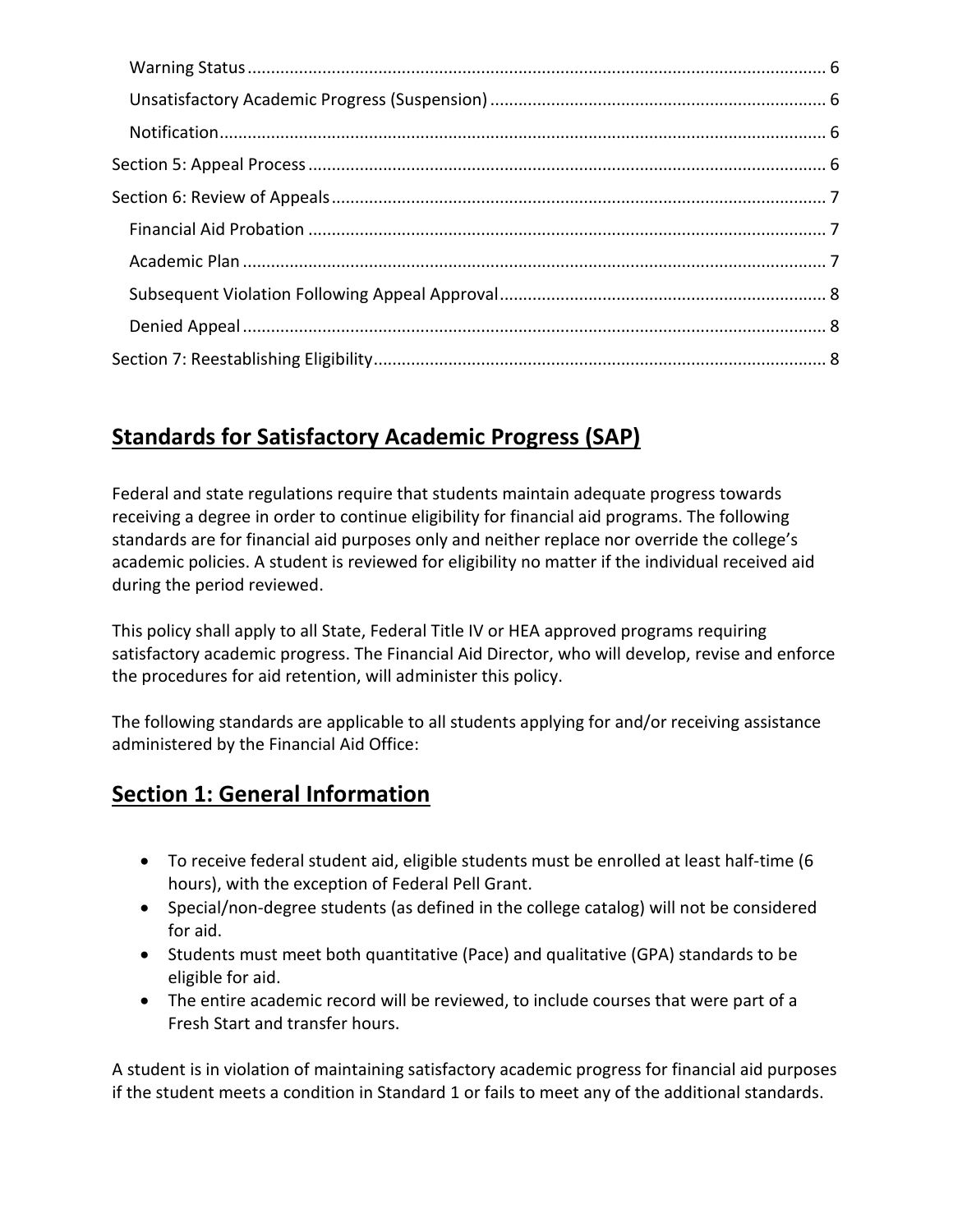## <span id="page-2-1"></span><span id="page-2-0"></span>**Section 2: Standards**

#### **Standard 1: Academic Status**

Students who do not earn any credits in any one semester will be considered to be making unsatisfactory academic progress. Additionally, these students may be responsible for repayment of federal aid received for that term. A warning period does not apply.

#### <span id="page-2-2"></span>**Standard 2: Qualitative (GPA)**

Students must maintain a minimum 2.0 grade point average based on the number of credit hours attempted at the college in order to maintain satisfactory progress toward graduation. This includes college level, ESL, and learning support courses. This does not include transfer credit or credit by exam (AP credit).

#### <span id="page-2-3"></span>**Standard 3: Quantitative/PACE of Completion (Overall Attempted vs. Overall Earned Hours)**

Students must maintain at least a 67% overall class completion rate (PACE) of all classes attempted at the college and/or transfer courses accepted. Hours attempted include all hours transferred in to Dyersburg State Community College and all hours enrolled in at Dyersburg State Community College on the *institution's official enrollment reporting date.* Class hours that are withdrawn, repeated, or earn incomplete grades after the institution's enrollment reporting date are included in attempted hours. Repeats of previously passed courses can cause a student's completion rate to decrease. A grade of A, B, C, D, or P are required for successful completion. Grades of W, I, E, F, FA, and AU do not count as completed courses for the student. **Standard rounding rules are used when calculating percentages under the 67% PACE requirement, i.e. 66.5% PACE percentage is rounded to 67%.**

#### *To determine completion/PACE percentage:*

*Take the total number of overall combined earned hours divided by overall combined attempted hours. For example, a student attempted 45 hours and earned 25. The student would take the 25 earned hours and divide by the 45 hours attempted (25 / 45 = 55%). The completion rate is 55%, and the person is not eligible for financial aid because the rate is below the required 67% completion rate. In this same scenario, a student should have earned at least 31 hours in order to remain eligible for financial aid. (31 / 45 = 68%)*

#### <span id="page-2-4"></span>**Standard 4: Maximum Time Frame (MTF)**

Students are expected to complete the requirements for a degree within a reasonable timeframe. Students are evaluated each semester on whether or not they have reached the Maximum Timeframe limits. For this standard, the allowable time is based upon the number of hours each student attempts.

The maximum number of hours a student is allowed to attempt for the first associate degree program and Title IV certificate programs is 150% of the minimum number of hours required to graduate in a specific major. For example: If 60 hours of coursework is required to complete the degree, then a student can attempt a maximum of 90 hours (60 X 150%). The college will consider a student to have reached this limit at the end of the semester in which he or she reaches or exceeds the maximum hours. Transfer credit, repeated coursework,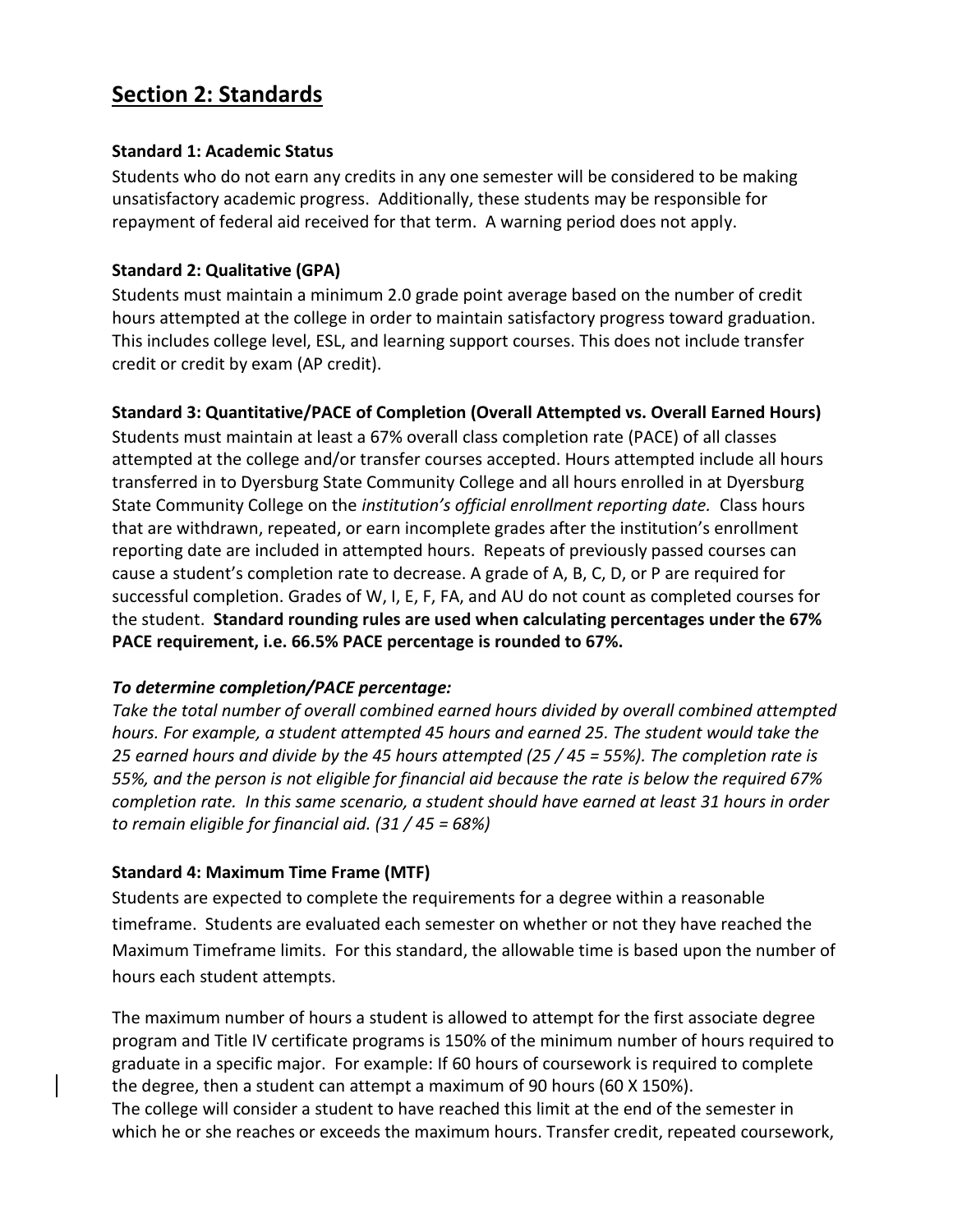incomplete coursework, and audit coursework count toward the attempted hours. All college coursework and transfer coursework accepted is included in this measurement even if it does not apply to the student's current program of study. At any point, when it becomes mathematically impossible for a student to complete their program of study within the MTF, the student will become ineligible for all federal financial aid programs. This timeframe limitation does not include remedial or developmental courses for which the maximum federal limitation is thirty (30) attempted credit hours.

#### **Mathematically Impossible Scenario**

A student's degree requires 60 credit hours. He or she attempted 52 hours and earned 16 hours. There are 44 additional hours required for degree completion. The remaining hours along with attempted hours applicable to the student's degree program exceed 90 hours.

| Required Hours for Degree:           | 60            |
|--------------------------------------|---------------|
| <b>Earned Hours:</b>                 | - 16          |
| Remaining Hours to Complete          | $= 44$        |
| Degree:                              |               |
| <b>Total Attempted and Remaining</b> | $(52 + 44) =$ |
| Hours:                               | 96            |

In this scenario, it is mathematically impossible for the student to complete the degree within the 150% timeframe.

## <span id="page-3-1"></span><span id="page-3-0"></span>**Section 3: Additional Guidelines**

#### **Academic Fresh Start**

Students granted Academic Fresh Start remain accountable for all work on their records. The hours attempted will still be considered when evaluating for MTF. The forgiveness of previously completed coursework will result in a lowering of completion rate (PACE). All courses that have been attempted and completed (including transfer hours) will count towards overall hours and will be part of the SAP evaluation (both quantitative and qualitative components). Therefore, it is possible for a student who has been granted academic fresh start to be placed on financial aid suspension.

#### <span id="page-3-2"></span>**Repeat Courses**

Students should refer to the academic regulations within the college catalog to determine how course repeats are counted in the institutional GPA calculation.

In relation to this policy, all attempted college level credit hours (including repeated coursework credit hours) are included in the quantitative/pace and MTF measurements. Additionally, all attempted remedial/developmental (R&D), also referred to as learning support courses, coursework (including repeated R&D credit hours) are included in the R&D thirty (30) attempted credit hour limitation.

A student may repeat a failed course until passed (depending on eligibility). However, for a passed course, a student may only be paid federal financial aid one additional time. Passed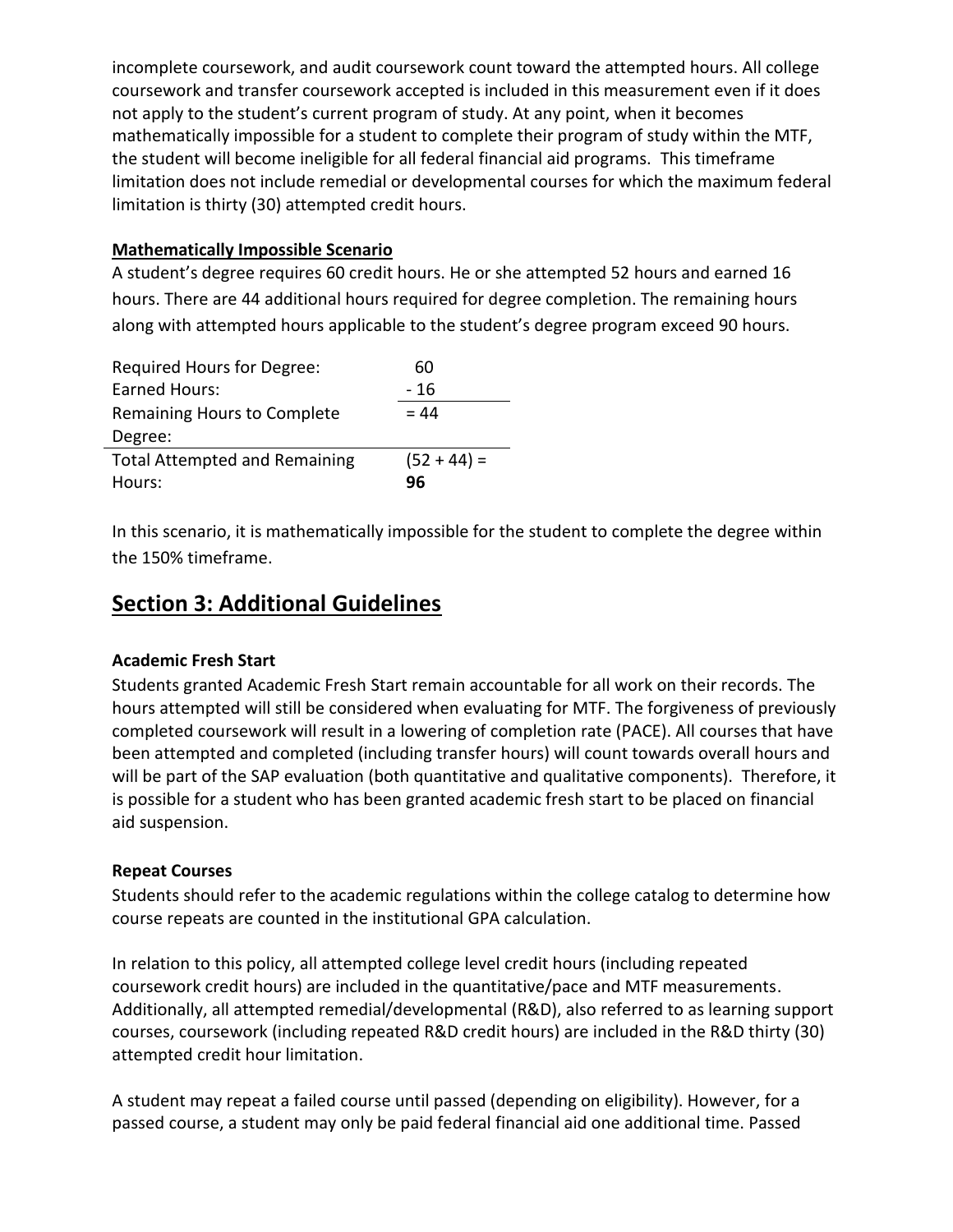courses are any course with A, B, C, D, or P grades. Repeats of a passed course can impact a student's completion rate (PACE), as a student may only earn hours for the course once.

#### <span id="page-4-0"></span>**Change of Majors**

A student who changes his or her major thus requiring additional hours to complete degrees must still complete the programs of study within the maximum timeframe allowed of 150%. All credits attempted are calculated in the SAP evaluation (quantitative, qualitative, and maximum timeframe).

#### <span id="page-4-1"></span>**Second Degree**

Students must be working toward their first associate degree or certificate. A second degree student is defined as a student with a previous degree at the same classification. A student who completed a previous degree and is seeking a second degree may violate the 150% maximum timeframe rule.

#### <span id="page-4-2"></span>**Learning Support Limit**

Students can receive aid for up to 30 attempted hours of remedial or learning support courses. Transfer credits of learning support courses will be included in the total hours for eligibility. Federal aid for students exceeding this maximum is based on college level courses only. This limit cannot be appealed.

#### <span id="page-4-3"></span>**Grades of 'I'**

In cases where a student is assigned a grade of 'I', the student will be evaluated accordingly. These grades do not impact GPA. If the grade is subsequently changed, the student's SAP status may be re-evaluated.

#### <span id="page-4-4"></span>**Readmit Students**

Readmit students will be evaluated under the current SAP policy. All academic transcripts must be received and evaluated prior to determining the student's SAP status.

### <span id="page-4-5"></span>**Transfer Students**

Transfer students will be evaluated under the current SAP policy. All academic transcripts must be received and evaluated prior to determining the student's SAP status. Transcripts submitted with in-progress grades are not considered final transcripts. Students who have reached the 150% limit or achieved a degree will be ineligible for financial aid.

## <span id="page-4-7"></span><span id="page-4-6"></span>**Section 4: Review and Notification**

### **Review for Continuing Students**

A review of academic progress will be conducted at the end of each semester (fall, spring, and summer). At any point, when it becomes mathematically impossible for a student to complete their program of study within the MTF, the student will become ineligible for all federal financial aid programs.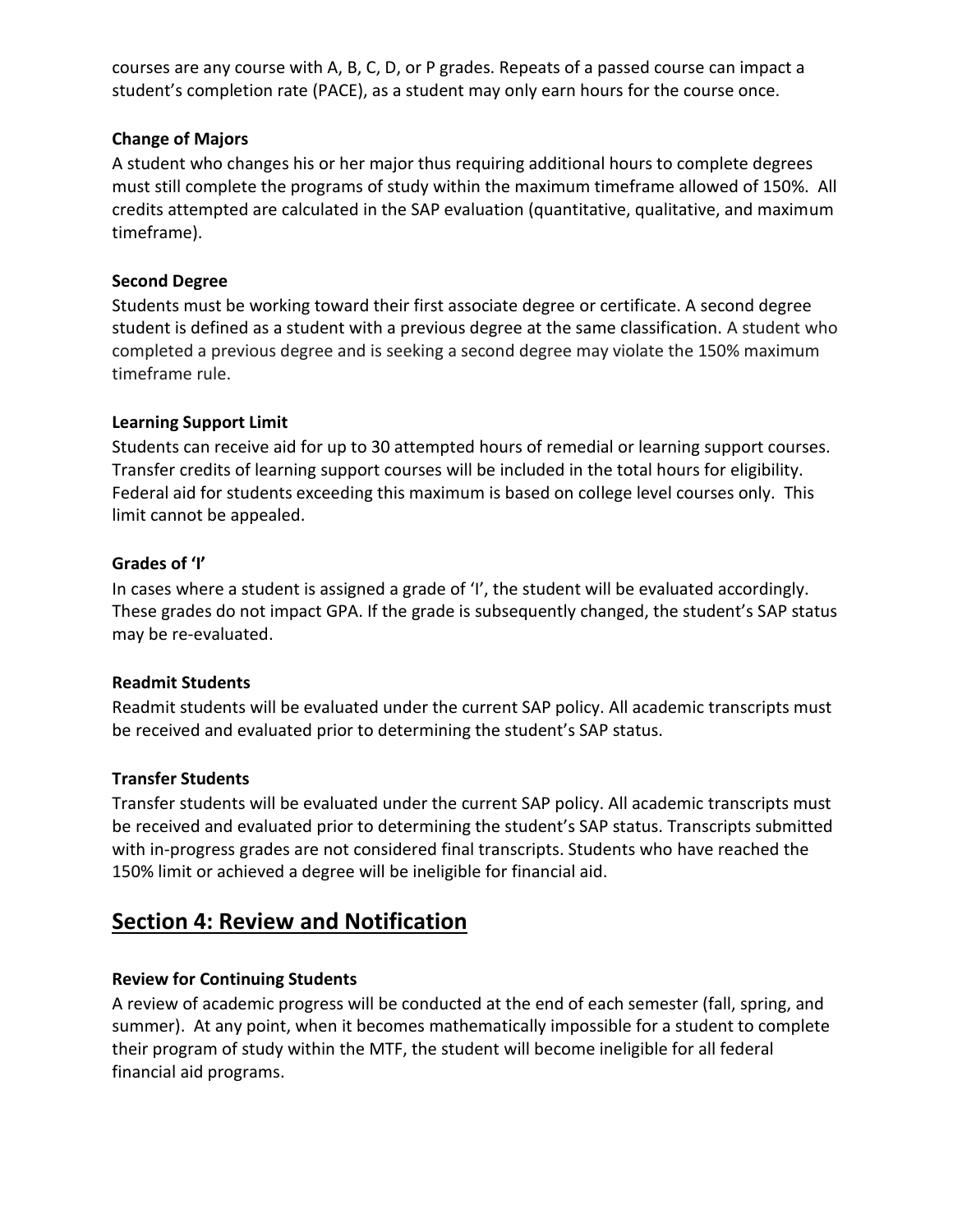#### <span id="page-5-0"></span>**Initial Review for Transfer Students**

Transfer students' satisfactory academic progress standings are evaluated upon admission once all transcripts are received and reviewed. Eligibility will be calculated based on previously described standards. If a transcript has not been evaluated, a process is used to prevent aid disbursing until evaluation is complete and eligibility determined. If ineligible for financial aid, an appeal may be submitted.

#### <span id="page-5-1"></span>**Warning Status**

Current students who initially fail the qualitative or quantitative standards will be placed on Financial Aid Warning. Students in this status may continue to receive aid for one additional semester without additional action by the student. At the end of that semester if they do not move into good standing, they will be placed on Financial Aid Suspension. Students who fail the MTF measurement or are deemed to not be mathematically capable of completing within the MTF are not eligible for a Financial Aid Warning period and immediately become ineligible for aid.

### <span id="page-5-2"></span>**Unsatisfactory Academic Progress (Suspension)**

Students in the suspension status are ineligible to receive any financial aid (including federal loans) and must take classes at their own expense until they are again in good standing. Students who fail the MTF measurement or are deemed to not be mathematically capable of completing within the MTF are not eligible for a Financial Aid Warning period and immediately become ineligible for aid. Appeals are accepted for students who fail MTF. See appeals sections 5 and 6.

### <span id="page-5-3"></span>**Notification**

Students are notified of their satisfactory academic progress standing by email and on their student portal. It is the students' responsibility to keep their addresses updated with the Records Office. Notifications are not sent to students in good standing because no action is required.

## <span id="page-5-4"></span>**Section 5: Appeal Process**

Students can file a Financial Aid appeal to regain eligibility if there were extenuating circumstances that warrant a student to continue receiving Federal Title IV and/or State aid. To successfully appeal, the student must:

- 1. Complete and submit a Satisfactory Academic Progress Appeal Form. The Satisfactory Academic Progress Appeal form is accessible in the MyDSCC Student Portal under Financial Aid requirements.
- 2. Attach a detailed, signed, dated statement outlining:
	- $\circ$  the extenuating circumstances that resulted in unsatisfactory progress during the semesters required standards were not met; and
	- $\degree$  explaining what circumstances have changed that make it possible for the student to be academically successful during future terms.
- 3. Attach appropriate documentation to support the circumstances outlined in the appeal. Documentation may include, but are not limited to; a physician's signed statement on official letterhead, copy of death certificate, accident report, and medical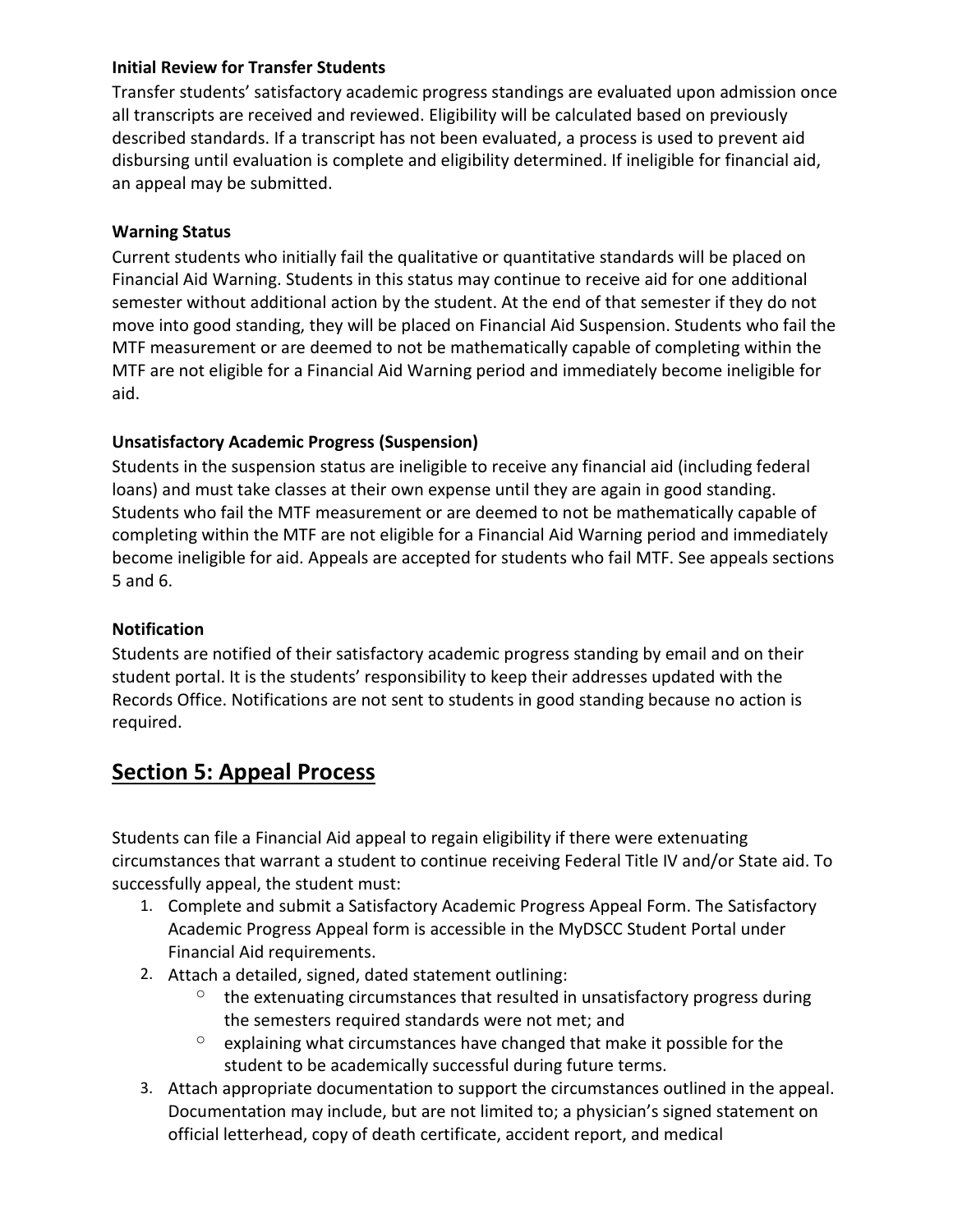reports/records. *Appeals submitted without appropriate documentation will be denied.*  Documents may be uploaded into the Satisfactory Academic Progress Appeal form in the MyDSCC Student Portal under Financial Aid requirements.

Federal regulations permit appeal approvals under the following conditions:

- It has been determined that the student will be able to meet SAP standards after the subsequent term.
- An academic plan is developed for the student that, if followed, will ensure that the student is able to meet SAP standards by a specific point in time.

## <span id="page-6-0"></span>**Section 6: Review of Appeals**

Appeals should be submitted by the priority dates listed below. Students must anticipate a minimum of three weeks for the Appeals Committee to review the appeal and make a decision on their request. Failure to provide required supporting documentation will delay the appeal process. Students who have filed an appeal at the beginning of a semester are responsible for securing their classes via payment to the Business Office. The Financial Aid Appeals Committee may limit the number of appeals on a case-by-case basis.

- Requesting aid for fall: July 15
- Requesting aid for spring: December 1
- Requesting aid for summer: April 15

The Financial Aid Appeals Committee will review the appeal, make a decision, and notify the student. A student wishing to appeal the action of the Financial Aid Appeals Committee should submit a written appeal to the Dean of Student Services within five calendar days from date of notification of the committee's decision. The Dean of Student Services will review the appeal, make a decision, and notify the student.

#### <span id="page-6-1"></span>**Financial Aid Probation**

Approved status is assigned to a student who fails to meet satisfactory academic progress guidelines, submitted an appeal, and the appeal was approved. A student may receive aid for one semester/term while on this status. An approved appeal does not allow retroactive financial aid payments.

#### <span id="page-6-2"></span>**Academic Plan**

When a student's appeal is approved, but it is mathematically impossible to meet satisfactory academic progress standards within one semester, the student is placed on an academic plan with specific requirements. This status is also used in situations where MTF appeals are approved and the number of hours for degree completion extends beyond one term. The plan may include a higher GPA standard, a higher completion rate, or other requirement that helps ensure the student can return to good standing within a specific time period or graduate. If a student is on financial aid probation after having an appeal approved, the student's record will be reviewed at the end of each term to determine whether they meet the terms of the academic plan or whether they have come into compliance with the overall SAP policy.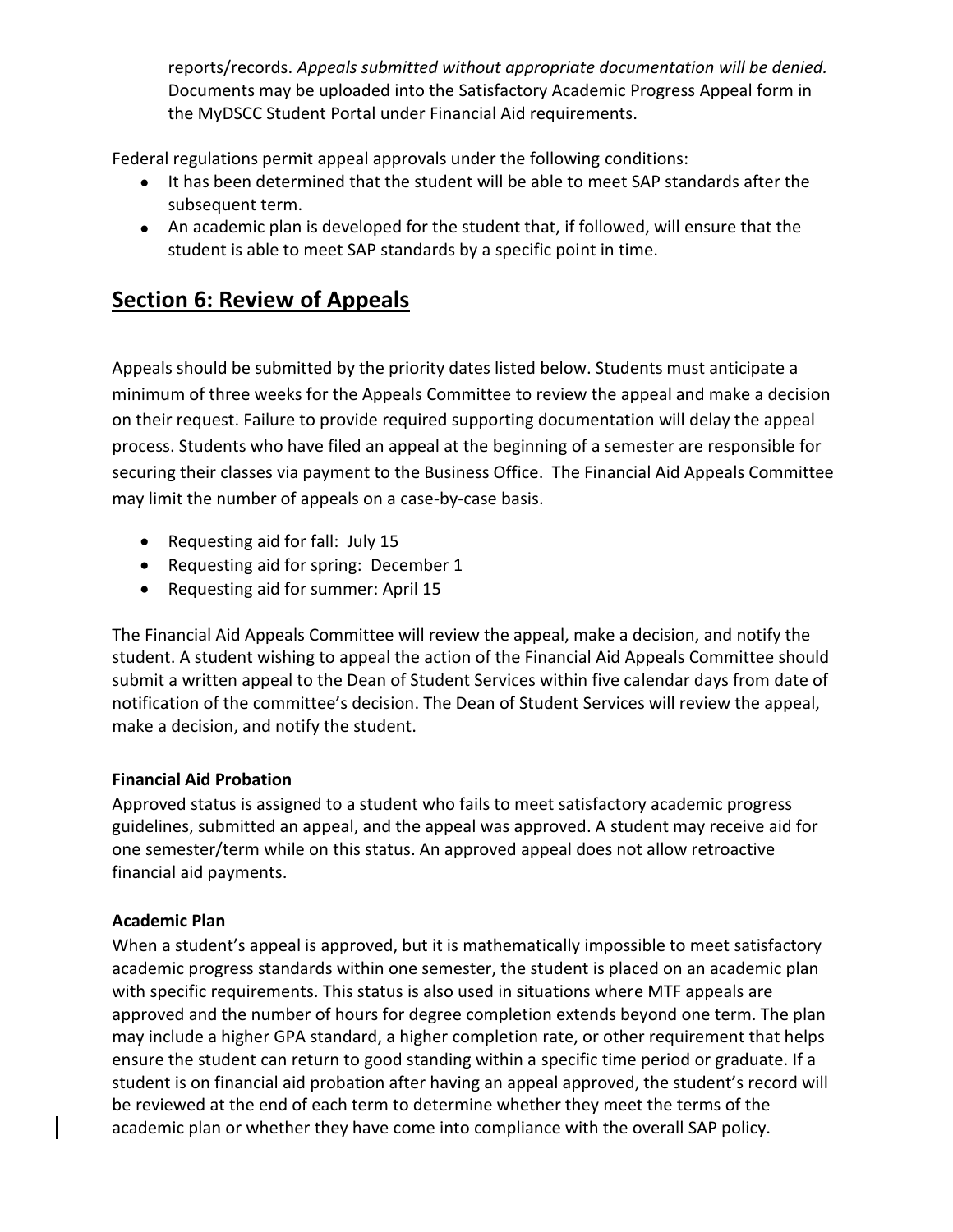#### <span id="page-7-0"></span>**Subsequent Violation Following Appeal Approval**

The Financial Aid Appeals Committee will review the appeal and the academic plan and approve or disapprove the reinstatement of aid. If the student fails to follow the approved academic plan, all aid will stop until the student has re-established eligibility at his/her own expense.

#### <span id="page-7-1"></span>**Denied Appeal**

A student whose appeal was reviewed and denied remains on financial aid suspension and is not eligible to receive financial aid. A reason for denial will be provided, and the student may refer to this policy for regaining eligibility.

<span id="page-7-2"></span>Section 7: Reestablishing Eligibility

If a student's appeal is denied, he or she may regain eligibility for financial aid by taking the following actions:

- Earn the number of deficient credit hours (quantitative/pace standards)
- Earn the required GPA (qualitative standard)

A student must notify the Financial Aid Office when the deficient hours and GPA meet the compliance standards. If an academic review reveals a student will violate MTF prior to degree completion, the student will need to file an appeal to re-establish eligibility. The student may not regain eligibility unless a change in program or degree results in the student's ability to graduate within the maximum timeframe when considering attempted courses applicable to the new program.

Students may be required to complete a specific number of credits or enroll for a certain number of academic periods without receiving financial aid. However, neither paying for classes nor a period of non-enrollment re-establishes eligibility. Should students decide to pay fees outof-pocket, there is no guarantee an appeal will be approved. If an appeal is approved, financial aid will be awarded based on eligibility, but retroactive financial aid payments will not be granted.

Students who officially or unofficially withdraw from the College during any semester will be expected to repay an appropriate amount of aid awarded. (Exception: Federal College Work-Study Program) Students should familiarize themselves with the Return of Title IV Funds Policy.

The termination of eligibility to receive financial assistance has no effect on the right of the students to enroll at Dyersburg State Community College.

#### **IV. Compliance**

All employees of Dyersburg State Community College are responsible for adhering to this policy.

#### **V. Definitions**

**Appeal:** A process by which a student who is not meeting the institution's satisfactory academic progress standards petitions the institution for reconsideration of the student's eligibility for financial aid.